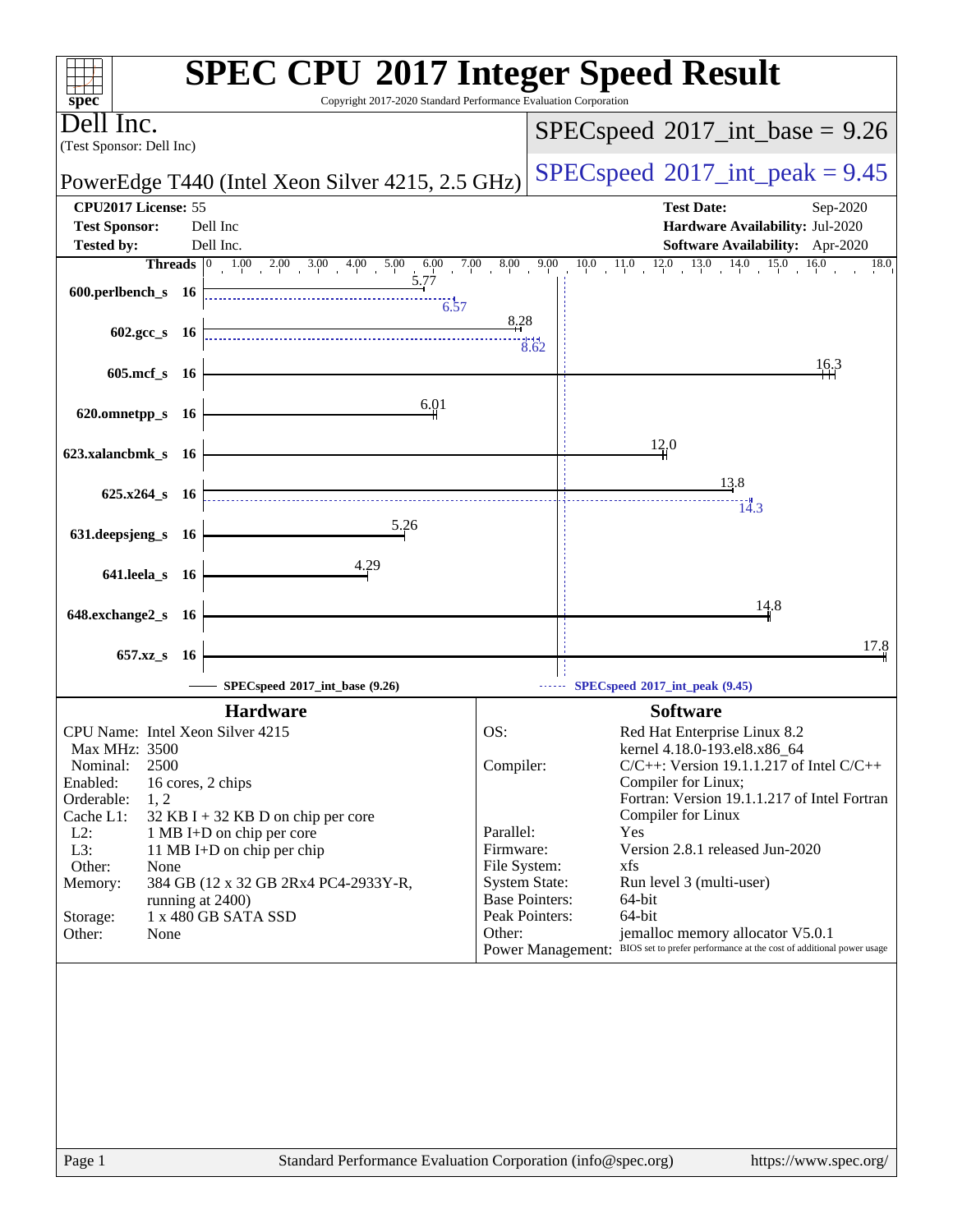Copyright 2017-2020 Standard Performance Evaluation Corporation

Dell Inc.

(Test Sponsor: Dell Inc)

## $SPECspeed^{\circledcirc}2017\_int\_base = 9.26$  $SPECspeed^{\circledcirc}2017\_int\_base = 9.26$

PowerEdge T440 (Intel Xeon Silver 4215, 2.5 GHz)  $\left|$  [SPECspeed](http://www.spec.org/auto/cpu2017/Docs/result-fields.html#SPECspeed2017intpeak)®[2017\\_int\\_peak = 9](http://www.spec.org/auto/cpu2017/Docs/result-fields.html#SPECspeed2017intpeak).45

**[CPU2017 License:](http://www.spec.org/auto/cpu2017/Docs/result-fields.html#CPU2017License)** 55 **[Test Date:](http://www.spec.org/auto/cpu2017/Docs/result-fields.html#TestDate)** Sep-2020 **[Test Sponsor:](http://www.spec.org/auto/cpu2017/Docs/result-fields.html#TestSponsor)** Dell Inc **[Hardware Availability:](http://www.spec.org/auto/cpu2017/Docs/result-fields.html#HardwareAvailability)** Jul-2020 **[Tested by:](http://www.spec.org/auto/cpu2017/Docs/result-fields.html#Testedby)** Dell Inc. **[Software Availability:](http://www.spec.org/auto/cpu2017/Docs/result-fields.html#SoftwareAvailability)** Apr-2020

## **[Results Table](http://www.spec.org/auto/cpu2017/Docs/result-fields.html#ResultsTable)**

|                                     | <b>Base</b>    |                |       |                | <b>Peak</b> |                |       |                |                |              |                |              |                |              |
|-------------------------------------|----------------|----------------|-------|----------------|-------------|----------------|-------|----------------|----------------|--------------|----------------|--------------|----------------|--------------|
| <b>Benchmark</b>                    | <b>Threads</b> | <b>Seconds</b> | Ratio | <b>Seconds</b> | Ratio       | <b>Seconds</b> | Ratio | <b>Threads</b> | <b>Seconds</b> | <b>Ratio</b> | <b>Seconds</b> | <b>Ratio</b> | <b>Seconds</b> | <b>Ratio</b> |
| $600.$ perlbench $\mathsf{S}$       | 16             | 308            | 5.77  | 308            | 5.75        | 307            | 5.77  | 16             | 271            | 6.55         | 270            | 6.57         | 270            | 6.57         |
| $602 \text{.} \text{gcc}\text{.}$ s | 16             | 480            | 8.30  | 488            | 8.15        | 481            | 8.28  | 16             | 462            | 8.62         | 454            | 8.76         | 473            | 8.42         |
| $605 \text{.mcf}$ s                 | 16             | 286            | 16.5  | 292            | 16.2        | 289            | 16.3  | 16             | 286            | 16.5         | 292            | 16.2         | 289            | 16.3         |
| 620.omnetpp_s                       | 16             | 271            | 6.01  | 272            | 6.00        | 268            | 6.08  | 16             | 271            | 6.01         | 272            | 6.00         | 268            | 6.08         |
| 623.xalancbmk s                     | 16             | 118            | 12.0  | 118            | 12.0        | 117            | 12.1  | 16             | 118            | 12.0         | 118            | 12.0         | 117            | 12.1         |
| $625.x264$ s                        | 16             | 128            | 13.8  | 128            | 13.8        | 128            | 13.8  | 16             | 123            | 14.3         | 124            | 14.3         | 123            | 14.3         |
| 631.deepsjeng_s                     | 16             | 272            | 5.26  | 272            | 5.26        | 273            | 5.26  | 16             | 272            | 5.26         | 272            | 5.26         | 273            | 5.26         |
| 641.leela s                         | 16             | 398            | 4.29  | 398            | 4.29        | 398            | 4.29  | 16             | 398            | 4.29         | 398            | 4.29         | 398            | 4.29         |
| 648.exchange2_s                     | 16             | 200            | 14.7  | 199            | 14.8        | 199            | 14.8  | 16             | 200            | 14.7         | 199            | 14.8         | 199            | 14.8         |
| $657.xz$ s                          | 16             | 347            | 17.8  | 347            | 17.8        | 348            | 17.8  | 16             | 347            | 17.8         | 347            | <b>17.8</b>  | 348            | 17.8         |
| $SPECspeed*2017$ int base =<br>9.26 |                |                |       |                |             |                |       |                |                |              |                |              |                |              |

**[SPECspeed](http://www.spec.org/auto/cpu2017/Docs/result-fields.html#SPECspeed2017intpeak)[2017\\_int\\_peak =](http://www.spec.org/auto/cpu2017/Docs/result-fields.html#SPECspeed2017intpeak) 9.45**

Results appear in the [order in which they were run.](http://www.spec.org/auto/cpu2017/Docs/result-fields.html#RunOrder) Bold underlined text [indicates a median measurement](http://www.spec.org/auto/cpu2017/Docs/result-fields.html#Median).

## **[Compiler Notes](http://www.spec.org/auto/cpu2017/Docs/result-fields.html#CompilerNotes)**

The inconsistent Compiler version information under Compiler Version section is due to a discrepancy in Intel Compiler. The correct version of C/C++ compiler is: Version 19.1.1.217 Build 20200306 Compiler for Linux The correct version of Fortran compiler is: Version 19.1.1.217 Build 20200306 Compiler for Linux

### **[Submit Notes](http://www.spec.org/auto/cpu2017/Docs/result-fields.html#SubmitNotes)**

 The numactl mechanism was used to bind copies to processors. The config file option 'submit' was used to generate numactl commands to bind each copy to a specific processor. For details, please see the config file.

## **[Operating System Notes](http://www.spec.org/auto/cpu2017/Docs/result-fields.html#OperatingSystemNotes)**

Stack size set to unlimited using "ulimit -s unlimited"

## **[Environment Variables Notes](http://www.spec.org/auto/cpu2017/Docs/result-fields.html#EnvironmentVariablesNotes)**

```
Environment variables set by runcpu before the start of the run:
KMP_AFFINITY = "granularity=fine,scatter"
LD_LIBRARY_PATH =
      "/home/cpu2017-ic19.1u1/lib/intel64:/home/cpu2017-ic19.1u1/je5.0.1-64"
MALLOC_CONF = "retain:true"
OMP_STACKSIZE = "192M"
```
**[spec](http://www.spec.org/)**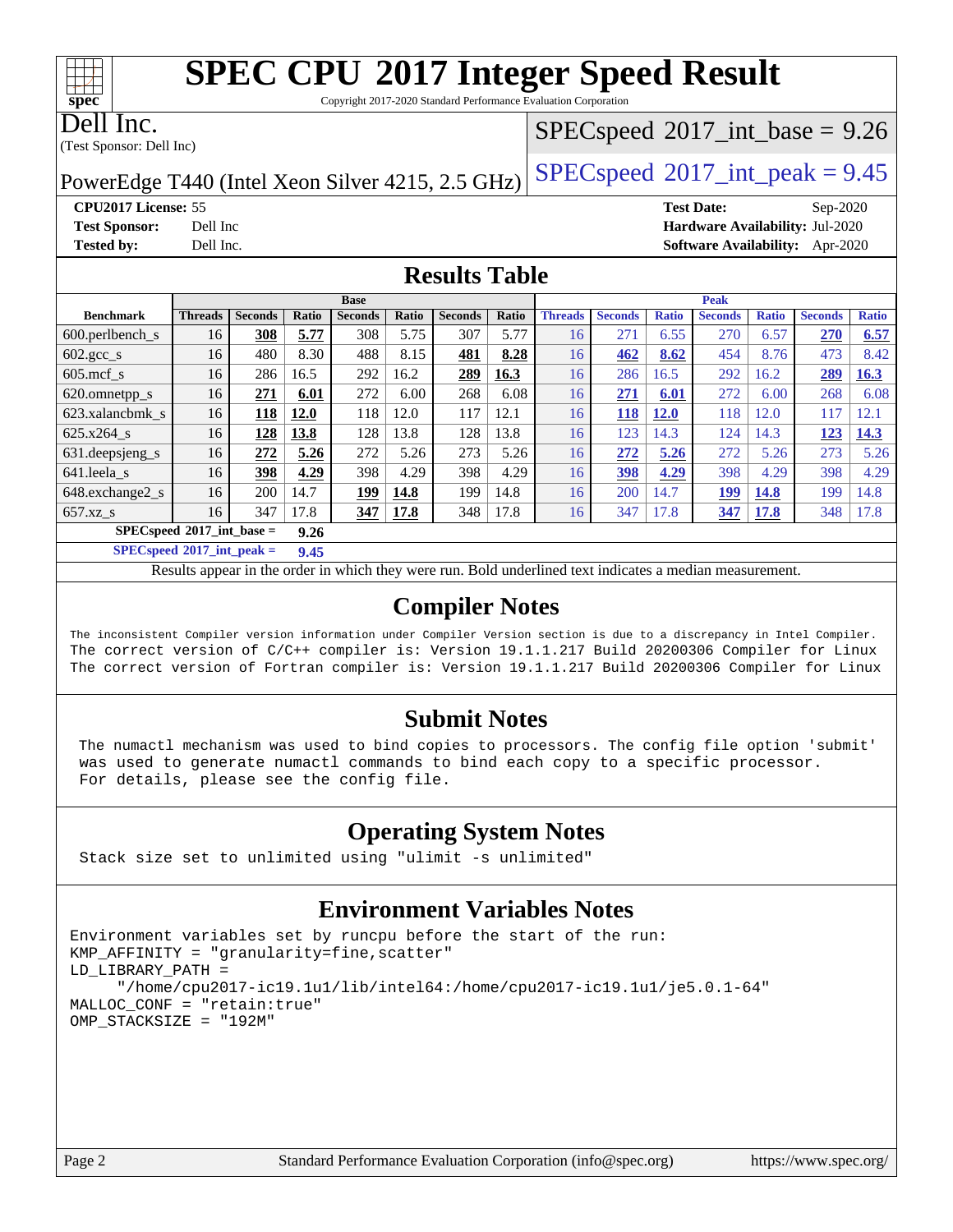Copyright 2017-2020 Standard Performance Evaluation Corporation

Dell Inc.

**[spec](http://www.spec.org/)**

 $+\hskip -1.5pt +\hskip -1.5pt +$ 

(Test Sponsor: Dell Inc)

 $SPECspeed^{\circledcirc}2017\_int\_base = 9.26$  $SPECspeed^{\circledcirc}2017\_int\_base = 9.26$ 

PowerEdge T440 (Intel Xeon Silver 4215, 2.5 GHz)  $\left|$  [SPECspeed](http://www.spec.org/auto/cpu2017/Docs/result-fields.html#SPECspeed2017intpeak)<sup>®</sup>[2017\\_int\\_peak = 9](http://www.spec.org/auto/cpu2017/Docs/result-fields.html#SPECspeed2017intpeak).45

**[Tested by:](http://www.spec.org/auto/cpu2017/Docs/result-fields.html#Testedby)** Dell Inc. **[Software Availability:](http://www.spec.org/auto/cpu2017/Docs/result-fields.html#SoftwareAvailability)** Apr-2020

**[CPU2017 License:](http://www.spec.org/auto/cpu2017/Docs/result-fields.html#CPU2017License)** 55 **[Test Date:](http://www.spec.org/auto/cpu2017/Docs/result-fields.html#TestDate)** Sep-2020 **[Test Sponsor:](http://www.spec.org/auto/cpu2017/Docs/result-fields.html#TestSponsor)** Dell Inc **[Hardware Availability:](http://www.spec.org/auto/cpu2017/Docs/result-fields.html#HardwareAvailability)** Jul-2020

### **[General Notes](http://www.spec.org/auto/cpu2017/Docs/result-fields.html#GeneralNotes)**

 Binaries compiled on a system with 1x Intel Core i9-7980XE CPU + 64GB RAM memory using Redhat Enterprise Linux 8.0 NA: The test sponsor attests, as of date of publication, that CVE-2017-5754 (Meltdown) is mitigated in the system as tested and documented. Yes: The test sponsor attests, as of date of publication, that CVE-2017-5753 (Spectre variant 1) is mitigated in the system as tested and documented. Yes: The test sponsor attests, as of date of publication, that CVE-2017-5715 (Spectre variant 2) is mitigated in the system as tested and documented. jemalloc, a general purpose malloc implementation built with the RedHat Enterprise 7.5, and the system compiler gcc 4.8.5 sources available from jemalloc.net or<https://github.com/jemalloc/jemalloc/releases> **[Platform Notes](http://www.spec.org/auto/cpu2017/Docs/result-fields.html#PlatformNotes)** BIOS settings: Virtualization Technology disabled System Profile set to Custom CPU Performance set to Maximum Performance C States set to Autonomous C1E disabled Uncore Frequency set to Dynamic Energy Efficiency Policy set to Performance Memory Patrol Scrub set to standard Logical Processor disabled CPU Interconnect Bus Link Power Management disabled PCI ASPM L1 Link Power Management disabled UPI Prefetch enabled LLC Prefetch disabled Dead Line LLC Alloc enabled Directory AtoS disabled Sysinfo program /home/cpu2017-ic19.1u1/bin/sysinfo Rev: r6365 of 2019-08-21 295195f888a3d7edb1e6e46a485a0011 running on RHEL-8-2-SUT Tue Sep 15 12:59:24 2020 SUT (System Under Test) info as seen by some common utilities. For more information on this section, see <https://www.spec.org/cpu2017/Docs/config.html#sysinfo> From /proc/cpuinfo model name : Intel(R) Xeon(R) Silver 4215 CPU @ 2.50GHz 2 "physical id"s (chips) 16 "processors" cores, siblings (Caution: counting these is hw and system dependent. The following excerpts from /proc/cpuinfo might not be reliable. Use with caution.) cpu cores : 8 **(Continued on next page)**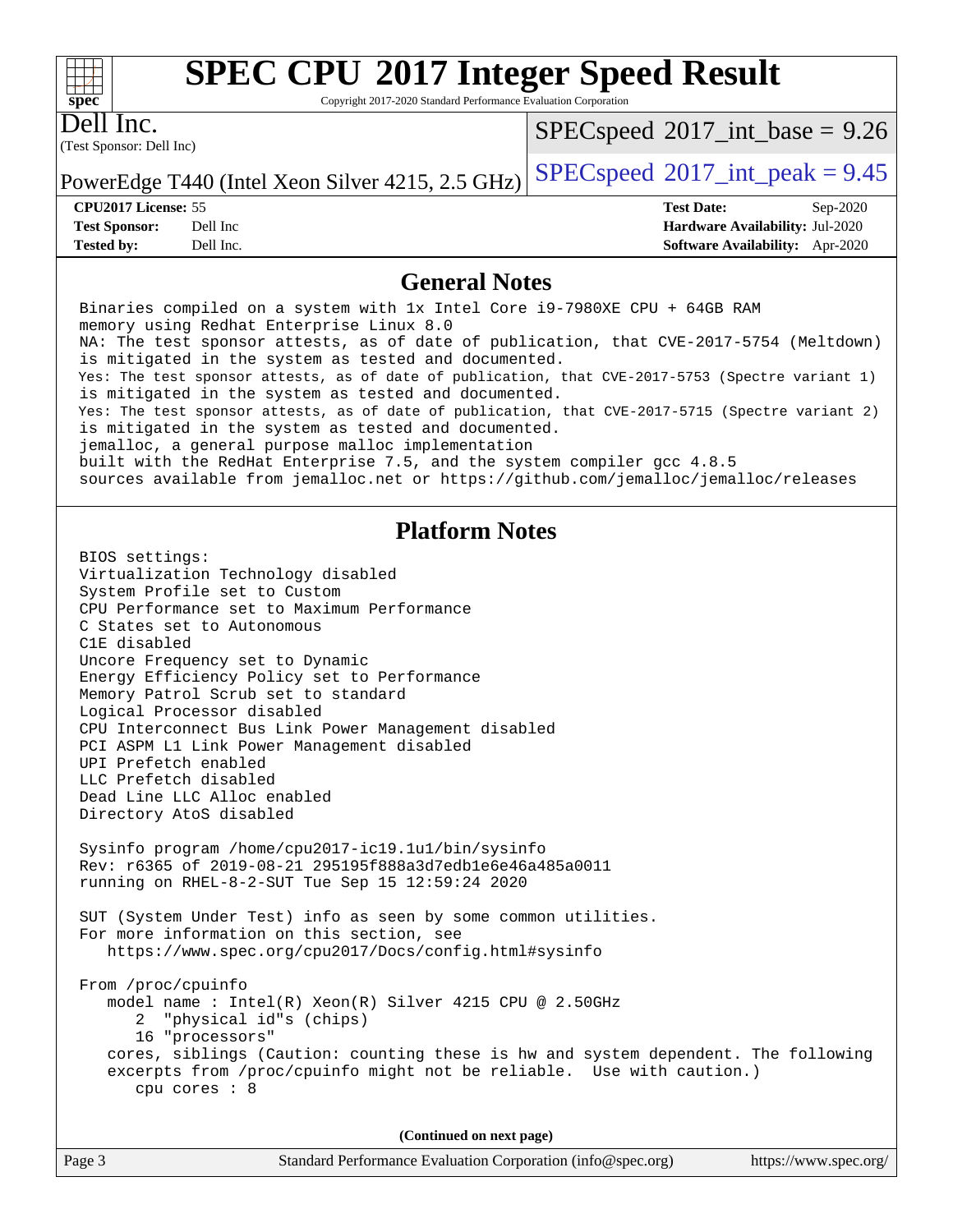| $spec^*$                                            | Copyright 2017-2020 Standard Performance Evaluation Corporation | <b>SPEC CPU®2017 Integer Speed Result</b>                                                                                                                              |
|-----------------------------------------------------|-----------------------------------------------------------------|------------------------------------------------------------------------------------------------------------------------------------------------------------------------|
| Dell Inc.<br>(Test Sponsor: Dell Inc)               |                                                                 | $SPEC speed^{\circ}2017\_int\_base = 9.26$                                                                                                                             |
| PowerEdge T440 (Intel Xeon Silver 4215, 2.5 GHz)    |                                                                 | $SPEC speed^{\circ}2017\_int\_peak = 9.45$                                                                                                                             |
| CPU2017 License: 55                                 |                                                                 | <b>Test Date:</b><br>Sep-2020                                                                                                                                          |
| Dell Inc<br><b>Test Sponsor:</b>                    |                                                                 | Hardware Availability: Jul-2020                                                                                                                                        |
| Dell Inc.<br><b>Tested by:</b>                      |                                                                 | <b>Software Availability:</b> Apr-2020                                                                                                                                 |
|                                                     | <b>Platform Notes (Continued)</b>                               |                                                                                                                                                                        |
| sibling: 8                                          |                                                                 |                                                                                                                                                                        |
| physical 0: cores 0 1 2 3 4 5 6 7                   |                                                                 |                                                                                                                                                                        |
| physical 1: cores 0 1 2 3 4 5 6 7                   |                                                                 |                                                                                                                                                                        |
| From 1scpu:                                         |                                                                 |                                                                                                                                                                        |
| Architecture:                                       | x86 64                                                          |                                                                                                                                                                        |
| $CPU$ op-mode( $s$ ):                               | $32$ -bit, $64$ -bit                                            |                                                                                                                                                                        |
| Byte Order:<br>CPU(s):                              | Little Endian<br>16                                             |                                                                                                                                                                        |
| On-line CPU(s) list: $0-15$                         |                                                                 |                                                                                                                                                                        |
| Thread(s) per core:                                 | 1                                                               |                                                                                                                                                                        |
| $Core(s)$ per socket:                               | 8                                                               |                                                                                                                                                                        |
| Socket(s):                                          | 2                                                               |                                                                                                                                                                        |
| NUMA $node(s):$                                     | 2                                                               |                                                                                                                                                                        |
| Vendor ID:<br>CPU family:                           | GenuineIntel<br>6                                               |                                                                                                                                                                        |
| Model:                                              | 85                                                              |                                                                                                                                                                        |
| Model name:                                         | $Intel(R) Xeon(R) Silver 4215 CPU @ 2.50GHz$                    |                                                                                                                                                                        |
| Stepping:                                           | 6                                                               |                                                                                                                                                                        |
| CPU MHz:                                            | 2327.044                                                        |                                                                                                                                                                        |
| $CPU$ max $MHz$ :                                   | 3500.0000                                                       |                                                                                                                                                                        |
| CPU min MHz:                                        | 1000.0000                                                       |                                                                                                                                                                        |
| BogoMIPS:<br>Virtualization:                        | 5000.00<br>$VT - x$                                             |                                                                                                                                                                        |
| L1d cache:                                          | 32K                                                             |                                                                                                                                                                        |
| Lli cache:                                          | 32K                                                             |                                                                                                                                                                        |
| L2 cache:                                           | 1024K                                                           |                                                                                                                                                                        |
| L3 cache:                                           | 11264K                                                          |                                                                                                                                                                        |
| NUMA node0 CPU(s):                                  | 0, 2, 4, 6, 8, 10, 12, 14                                       |                                                                                                                                                                        |
| NUMA nodel CPU(s):<br>Flaqs:                        | 1, 3, 5, 7, 9, 11, 13, 15                                       | fpu vme de pse tsc msr pae mce cx8 apic sep mtrr pge mca cmov                                                                                                          |
|                                                     |                                                                 | pat pse36 clflush dts acpi mmx fxsr sse sse2 ss ht tm pbe syscall nx pdpelgb rdtscp                                                                                    |
|                                                     |                                                                 | lm constant_tsc art arch_perfmon pebs bts rep_good nopl xtopology nonstop_tsc cpuid                                                                                    |
|                                                     |                                                                 | aperfmperf pni pclmulqdq dtes64 monitor ds_cpl vmx smx est tm2 ssse3 sdbg fma cx16                                                                                     |
|                                                     |                                                                 | xtpr pdcm pcid dca sse4_1 sse4_2 x2apic movbe popcnt tsc_deadline_timer aes xsave                                                                                      |
|                                                     |                                                                 | avx f16c rdrand lahf_lm abm 3dnowprefetch cpuid_fault epb cat_13 cdp_13                                                                                                |
|                                                     |                                                                 | invpcid_single intel_ppin ssbd mba ibrs ibpb stibp ibrs_enhanced tpr_shadow vnmi<br>flexpriority ept vpid fsgsbase tsc_adjust bmil hle avx2 smep bmi2 erms invpcid rtm |
|                                                     |                                                                 | cqm mpx rdt_a avx512f avx512dq rdseed adx smap clflushopt clwb intel_pt avx512cd                                                                                       |
|                                                     |                                                                 | avx512bw avx512vl xsaveopt xsavec xgetbv1 xsaves cqm_llc cqm_occup_llc cqm_mbm_total                                                                                   |
|                                                     |                                                                 | cqm_mbm_local dtherm ida arat pln pts pku ospke avx512_vnni md_clear flush_l1d                                                                                         |
| arch_capabilities                                   |                                                                 |                                                                                                                                                                        |
| /proc/cpuinfo cache data<br>cache size : $11264$ KB |                                                                 |                                                                                                                                                                        |
|                                                     |                                                                 | From numactl --hardware WARNING: a numactl 'node' might or might not correspond to a                                                                                   |
|                                                     | (Continued on next page)                                        |                                                                                                                                                                        |
|                                                     |                                                                 |                                                                                                                                                                        |

Page 4 Standard Performance Evaluation Corporation [\(info@spec.org\)](mailto:info@spec.org) <https://www.spec.org/>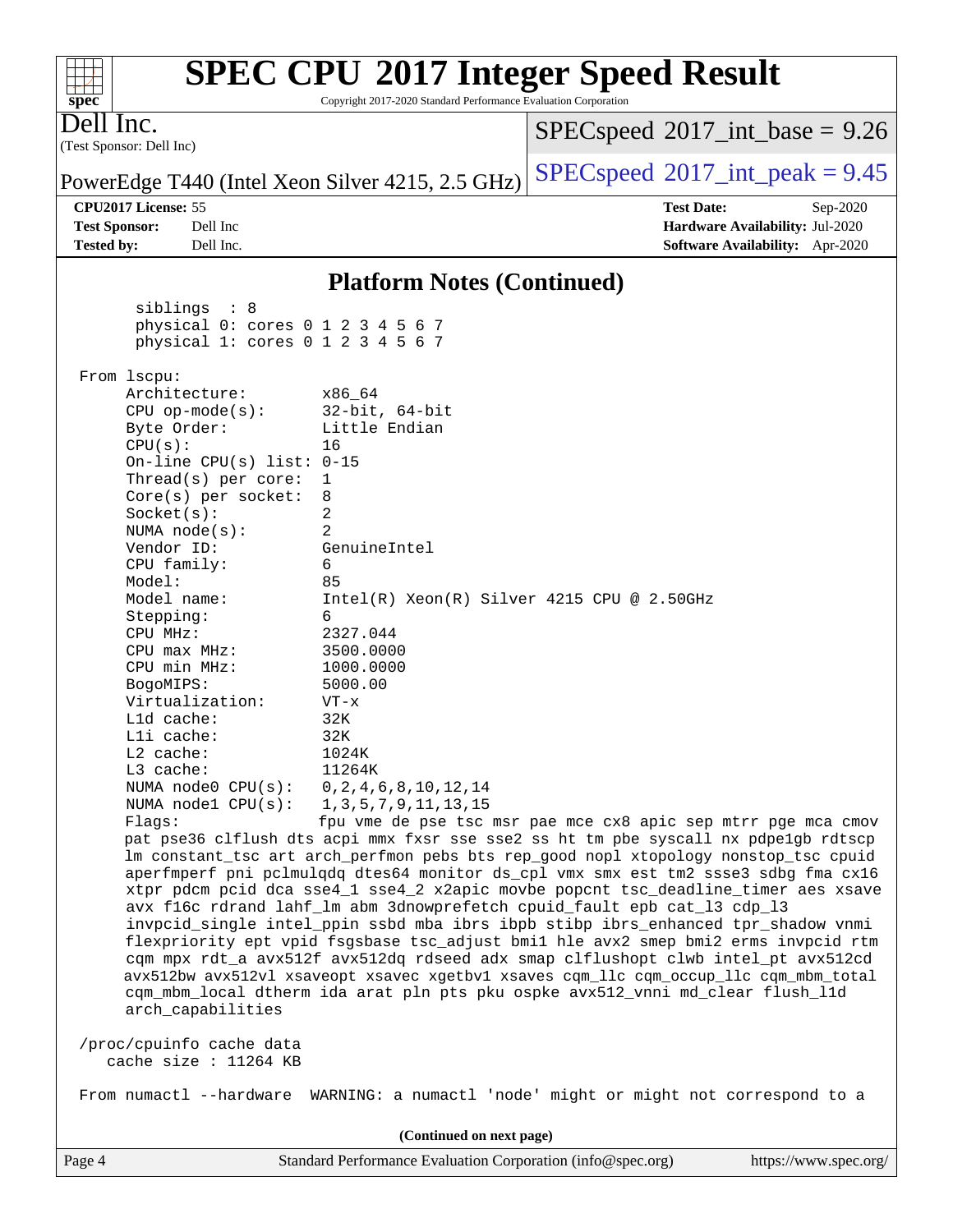Copyright 2017-2020 Standard Performance Evaluation Corporation

(Test Sponsor: Dell Inc) Dell Inc.

**[spec](http://www.spec.org/)**

 $+\ +$ 

 $SPECspeed^{\circ}2017\_int\_base = 9.26$  $SPECspeed^{\circ}2017\_int\_base = 9.26$ 

PowerEdge T440 (Intel Xeon Silver 4215, 2.5 GHz)  $\left|$  [SPECspeed](http://www.spec.org/auto/cpu2017/Docs/result-fields.html#SPECspeed2017intpeak)<sup>®</sup>[2017\\_int\\_peak = 9](http://www.spec.org/auto/cpu2017/Docs/result-fields.html#SPECspeed2017intpeak).45

**[Tested by:](http://www.spec.org/auto/cpu2017/Docs/result-fields.html#Testedby)** Dell Inc. **[Software Availability:](http://www.spec.org/auto/cpu2017/Docs/result-fields.html#SoftwareAvailability)** Apr-2020

**[CPU2017 License:](http://www.spec.org/auto/cpu2017/Docs/result-fields.html#CPU2017License)** 55 **[Test Date:](http://www.spec.org/auto/cpu2017/Docs/result-fields.html#TestDate)** Sep-2020 **[Test Sponsor:](http://www.spec.org/auto/cpu2017/Docs/result-fields.html#TestSponsor)** Dell Inc **[Hardware Availability:](http://www.spec.org/auto/cpu2017/Docs/result-fields.html#HardwareAvailability)** Jul-2020

## **[Platform Notes \(Continued\)](http://www.spec.org/auto/cpu2017/Docs/result-fields.html#PlatformNotes)**

 physical chip. available: 2 nodes (0-1) node 0 cpus: 0 2 4 6 8 10 12 14 node 0 size: 192048 MB node 0 free: 191228 MB node 1 cpus: 1 3 5 7 9 11 13 15 node 1 size: 193533 MB node 1 free: 192943 MB node distances: node 0 1 0: 10 21 1: 21 10 From /proc/meminfo MemTotal: 394835828 kB HugePages\_Total: 0 Hugepagesize: 2048 kB From /etc/\*release\* /etc/\*version\* os-release: NAME="Red Hat Enterprise Linux" VERSION="8.2 (Ootpa)" ID="rhel" ID\_LIKE="fedora" VERSION\_ID="8.2" PLATFORM\_ID="platform:el8" PRETTY\_NAME="Red Hat Enterprise Linux 8.2 (Ootpa)" ANSI\_COLOR="0;31" redhat-release: Red Hat Enterprise Linux release 8.2 (Ootpa) system-release: Red Hat Enterprise Linux release 8.2 (Ootpa) system-release-cpe: cpe:/o:redhat:enterprise\_linux:8.2:ga uname -a: Linux RHEL-8-2-SUT 4.18.0-193.el8.x86\_64 #1 SMP Fri Mar 27 14:35:58 UTC 2020 x86\_64 x86\_64 x86\_64 GNU/Linux Kernel self-reported vulnerability status: itlb\_multihit: KVM: Vulnerable CVE-2018-3620 (L1 Terminal Fault): Not affected Microarchitectural Data Sampling: Not affected CVE-2017-5754 (Meltdown): Not affected CVE-2018-3639 (Speculative Store Bypass): Mitigation: Speculative Store Bypass disabled via prctl and seccomp CVE-2017-5753 (Spectre variant 1): Mitigation: usercopy/swapgs barriers and \_\_user pointer sanitization CVE-2017-5715 (Spectre variant 2): Mitigation: Enhanced IBRS, IBPB: conditional, **(Continued on next page)**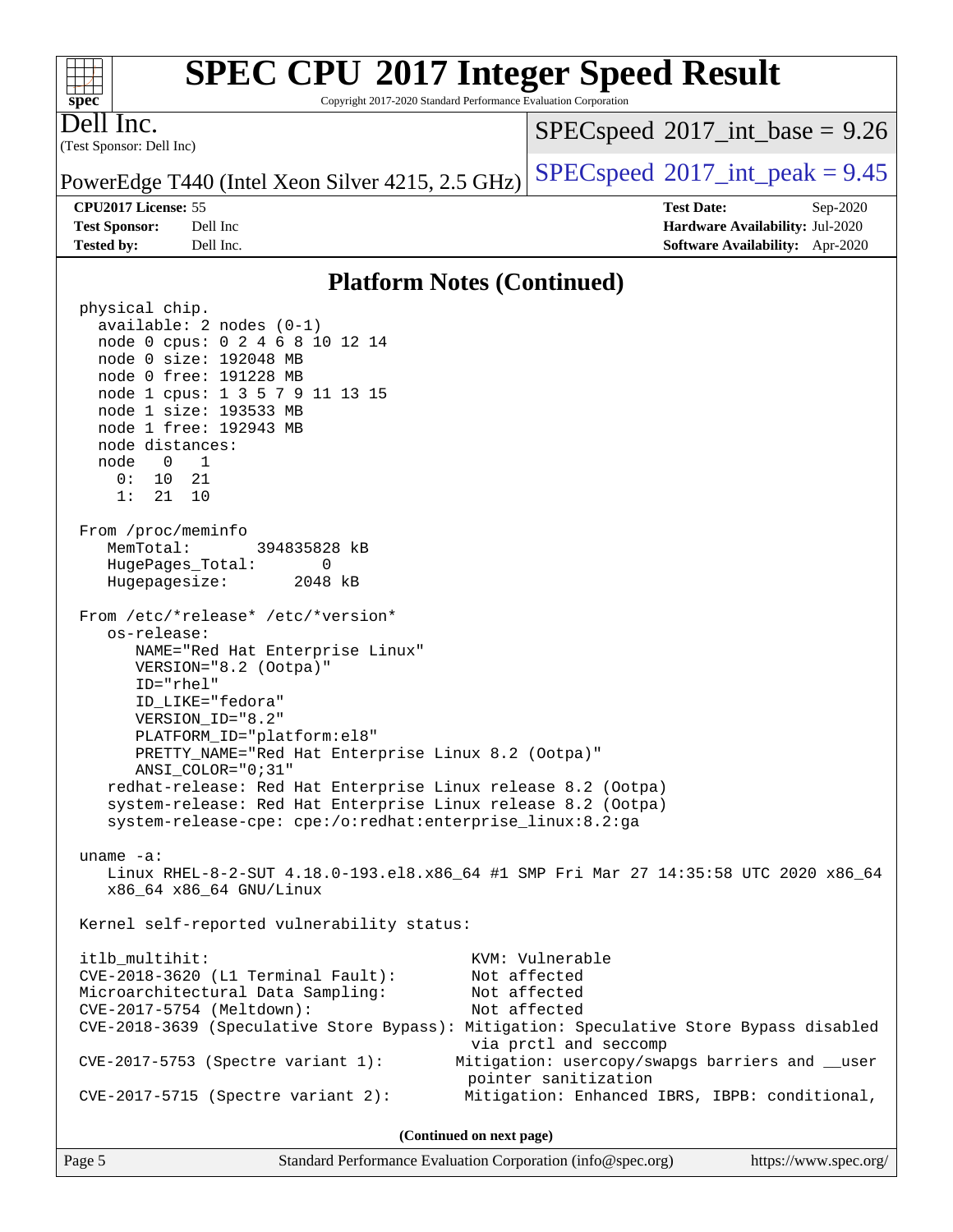Copyright 2017-2020 Standard Performance Evaluation Corporation

(Test Sponsor: Dell Inc) Dell Inc.

**[spec](http://www.spec.org/)**

 $+\hskip -1.5pt +\hskip -1.5pt +$ 

 $SPECspeed^{\circledcirc}2017\_int\_base = 9.26$  $SPECspeed^{\circledcirc}2017\_int\_base = 9.26$ 

PowerEdge T440 (Intel Xeon Silver 4215, 2.5 GHz)  $\left|$  [SPECspeed](http://www.spec.org/auto/cpu2017/Docs/result-fields.html#SPECspeed2017intpeak)<sup>®</sup>[2017\\_int\\_peak = 9](http://www.spec.org/auto/cpu2017/Docs/result-fields.html#SPECspeed2017intpeak).45

**[CPU2017 License:](http://www.spec.org/auto/cpu2017/Docs/result-fields.html#CPU2017License)** 55 **[Test Date:](http://www.spec.org/auto/cpu2017/Docs/result-fields.html#TestDate)** Sep-2020

**[Test Sponsor:](http://www.spec.org/auto/cpu2017/Docs/result-fields.html#TestSponsor)** Dell Inc **[Hardware Availability:](http://www.spec.org/auto/cpu2017/Docs/result-fields.html#HardwareAvailability)** Jul-2020 **[Tested by:](http://www.spec.org/auto/cpu2017/Docs/result-fields.html#Testedby)** Dell Inc. **[Software Availability:](http://www.spec.org/auto/cpu2017/Docs/result-fields.html#SoftwareAvailability)** Apr-2020

### **[Platform Notes \(Continued\)](http://www.spec.org/auto/cpu2017/Docs/result-fields.html#PlatformNotes)**

 RSB filling tsx\_async\_abort: Mitigation: Clear CPU buffers; SMT disabled

run-level 3 Sep 15 12:58 last=5

 SPEC is set to: /home/cpu2017-ic19.1u1 Filesystem Type Size Used Avail Use% Mounted on /dev/mapper/rhel-home xfs 392G 7.1G 385G 2% /home

 From /sys/devices/virtual/dmi/id BIOS: Dell Inc. 2.8.1 06/30/2020 Vendor: Dell Inc. Product: PowerEdge T440 Product Family: PowerEdge Serial: FBLH613

 Additional information from dmidecode follows. WARNING: Use caution when you interpret this section. The 'dmidecode' program reads system data which is "intended to allow hardware to be accurately determined", but the intent may not be met, as there are frequent changes to hardware, firmware, and the "DMTF SMBIOS" standard. Memory: 4x 00AD00B300AD HMA84GR7CJR4N-WM 32 GB 2 rank 2933 8x 00AD063200AD HMA84GR7CJR4N-WM 32 GB 2 rank 2933

4x Not Specified Not Specified

 (End of data from sysinfo program) Memory running at 2400

## **[Compiler Version Notes](http://www.spec.org/auto/cpu2017/Docs/result-fields.html#CompilerVersionNotes)**

============================================================================== C | 600.perlbench\_s(base) 602.gcc\_s(base, peak) 605.mcf\_s(base, peak) | 625.x264\_s(base, peak) 657.xz\_s(base, peak) ------------------------------------------------------------------------------ Intel(R) C Compiler for applications running on Intel(R) 64, Version 2021.1 NextGen Build 20200304 Copyright (C) 1985-2020 Intel Corporation. All rights reserved. ------------------------------------------------------------------------------ ============================================================================== C | 600.perlbench\_s(peak) ------------------------------------------------------------------------------ Intel(R) C Intel(R) 64 Compiler for applications running on Intel(R)  $64$ , Version 19.1.1.217 Build 20200306 Copyright (C) 1985-2020 Intel Corporation. All rights reserved. ------------------------------------------------------------------------------ **(Continued on next page)**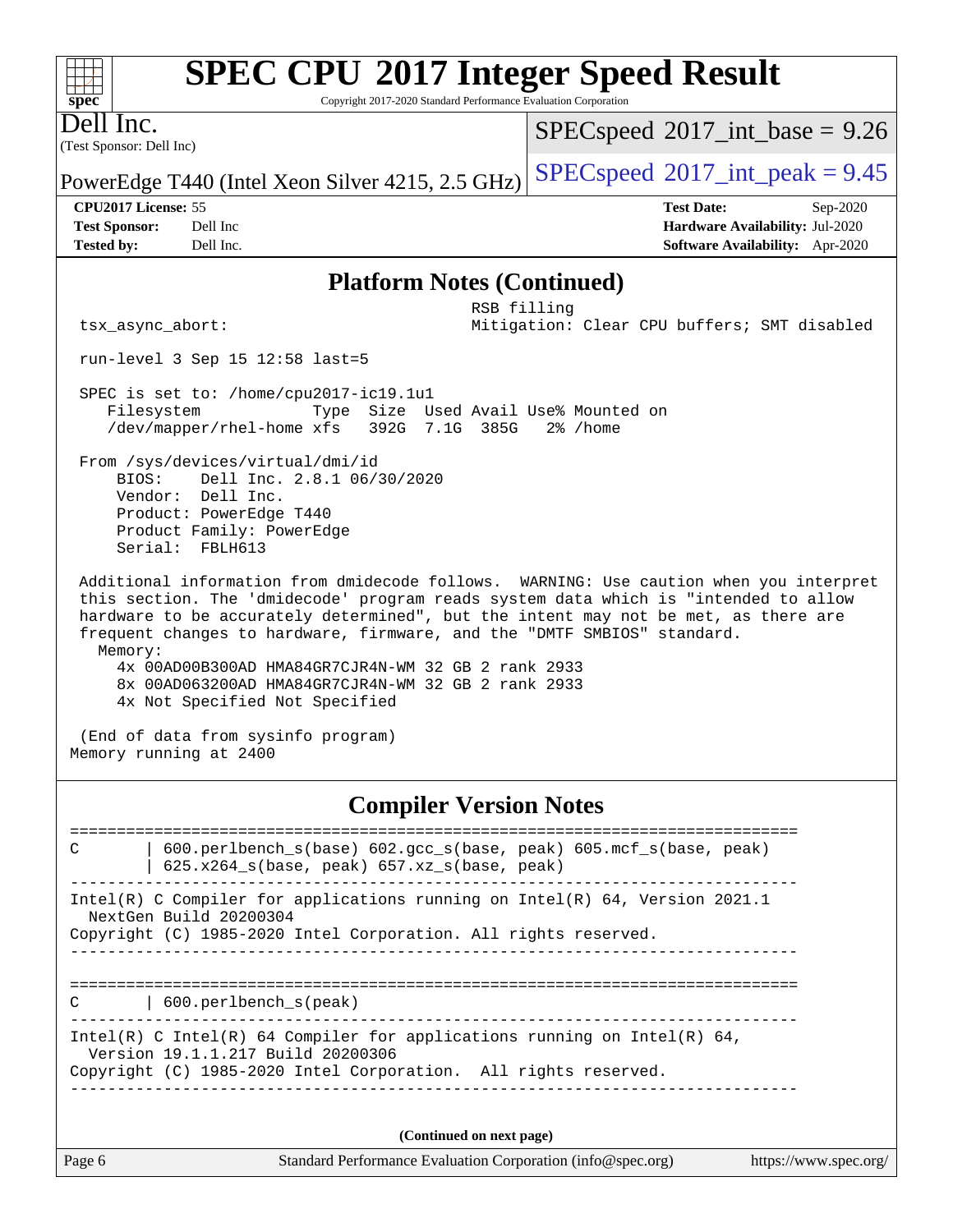| <b>SPEC CPU®2017 Integer Speed Result</b>                       |
|-----------------------------------------------------------------|
| Conveight 2017 2020 Standard Decfermance Evaluation Corneration |

Copyright 2017-2020 Standard Performance Evaluation Corporation

(Test Sponsor: Dell Inc) Dell Inc.

**[spec](http://www.spec.org/)**

 $SPECspeed*2017\_int\_base = 9.26$  $SPECspeed*2017\_int\_base = 9.26$ 

PowerEdge T440 (Intel Xeon Silver 4215, 2.5 GHz)  $\left|$  [SPECspeed](http://www.spec.org/auto/cpu2017/Docs/result-fields.html#SPECspeed2017intpeak)<sup>®</sup>[2017\\_int\\_peak = 9](http://www.spec.org/auto/cpu2017/Docs/result-fields.html#SPECspeed2017intpeak).45

**[CPU2017 License:](http://www.spec.org/auto/cpu2017/Docs/result-fields.html#CPU2017License)** 55 **[Test Date:](http://www.spec.org/auto/cpu2017/Docs/result-fields.html#TestDate)** Sep-2020 **[Test Sponsor:](http://www.spec.org/auto/cpu2017/Docs/result-fields.html#TestSponsor)** Dell Inc **[Hardware Availability:](http://www.spec.org/auto/cpu2017/Docs/result-fields.html#HardwareAvailability)** Jul-2020 **[Tested by:](http://www.spec.org/auto/cpu2017/Docs/result-fields.html#Testedby)** Dell Inc. **[Software Availability:](http://www.spec.org/auto/cpu2017/Docs/result-fields.html#SoftwareAvailability)** Apr-2020

## **[Compiler Version Notes \(Continued\)](http://www.spec.org/auto/cpu2017/Docs/result-fields.html#CompilerVersionNotes)**

| $600.perlbench_s(base) 602.gcc_s(base, peak) 605.mcf_s(base, peak)$<br>C<br>$625.x264_s(base, peak)$ 657.xz <sub>_S</sub> (base, peak)                                                 |
|----------------------------------------------------------------------------------------------------------------------------------------------------------------------------------------|
| Intel(R) C Compiler for applications running on Intel(R) $64$ , Version 2021.1<br>NextGen Build 20200304                                                                               |
| Copyright (C) 1985-2020 Intel Corporation. All rights reserved.                                                                                                                        |
| $600.$ perlbench s(peak)<br>C                                                                                                                                                          |
| Intel(R) C Intel(R) 64 Compiler for applications running on Intel(R) 64,<br>Version 19.1.1.217 Build 20200306<br>Copyright (C) 1985-2020 Intel Corporation. All rights reserved.       |
|                                                                                                                                                                                        |
| 620.omnetpp s(base, peak) 623.xalancbmk s(base, peak)<br>$C++$<br>631.deepsjeng_s(base, peak) 641.leela_s(base, peak)                                                                  |
| Intel(R) $C++$ Compiler for applications running on Intel(R) 64, Version 2021.1<br>NextGen Build 20200304                                                                              |
| Copyright (C) 1985-2020 Intel Corporation. All rights reserved.                                                                                                                        |
|                                                                                                                                                                                        |
| Fortran   $648$ . exchange2 $s$ (base, peak)                                                                                                                                           |
| Intel(R) Fortran Intel(R) 64 Compiler for applications running on Intel(R)<br>64, Version 19.1.1.217 Build 20200306<br>Copyright (C) 1985-2020 Intel Corporation. All rights reserved. |
|                                                                                                                                                                                        |

## **[Base Compiler Invocation](http://www.spec.org/auto/cpu2017/Docs/result-fields.html#BaseCompilerInvocation)**

[C benchmarks](http://www.spec.org/auto/cpu2017/Docs/result-fields.html#Cbenchmarks):

[icc](http://www.spec.org/cpu2017/results/res2020q4/cpu2017-20200928-24066.flags.html#user_CCbase_intel_icc_66fc1ee009f7361af1fbd72ca7dcefbb700085f36577c54f309893dd4ec40d12360134090235512931783d35fd58c0460139e722d5067c5574d8eaf2b3e37e92)

[C++ benchmarks:](http://www.spec.org/auto/cpu2017/Docs/result-fields.html#CXXbenchmarks) [icpc](http://www.spec.org/cpu2017/results/res2020q4/cpu2017-20200928-24066.flags.html#user_CXXbase_intel_icpc_c510b6838c7f56d33e37e94d029a35b4a7bccf4766a728ee175e80a419847e808290a9b78be685c44ab727ea267ec2f070ec5dc83b407c0218cded6866a35d07)

[Fortran benchmarks](http://www.spec.org/auto/cpu2017/Docs/result-fields.html#Fortranbenchmarks): [ifort](http://www.spec.org/cpu2017/results/res2020q4/cpu2017-20200928-24066.flags.html#user_FCbase_intel_ifort_8111460550e3ca792625aed983ce982f94888b8b503583aa7ba2b8303487b4d8a21a13e7191a45c5fd58ff318f48f9492884d4413fa793fd88dd292cad7027ca)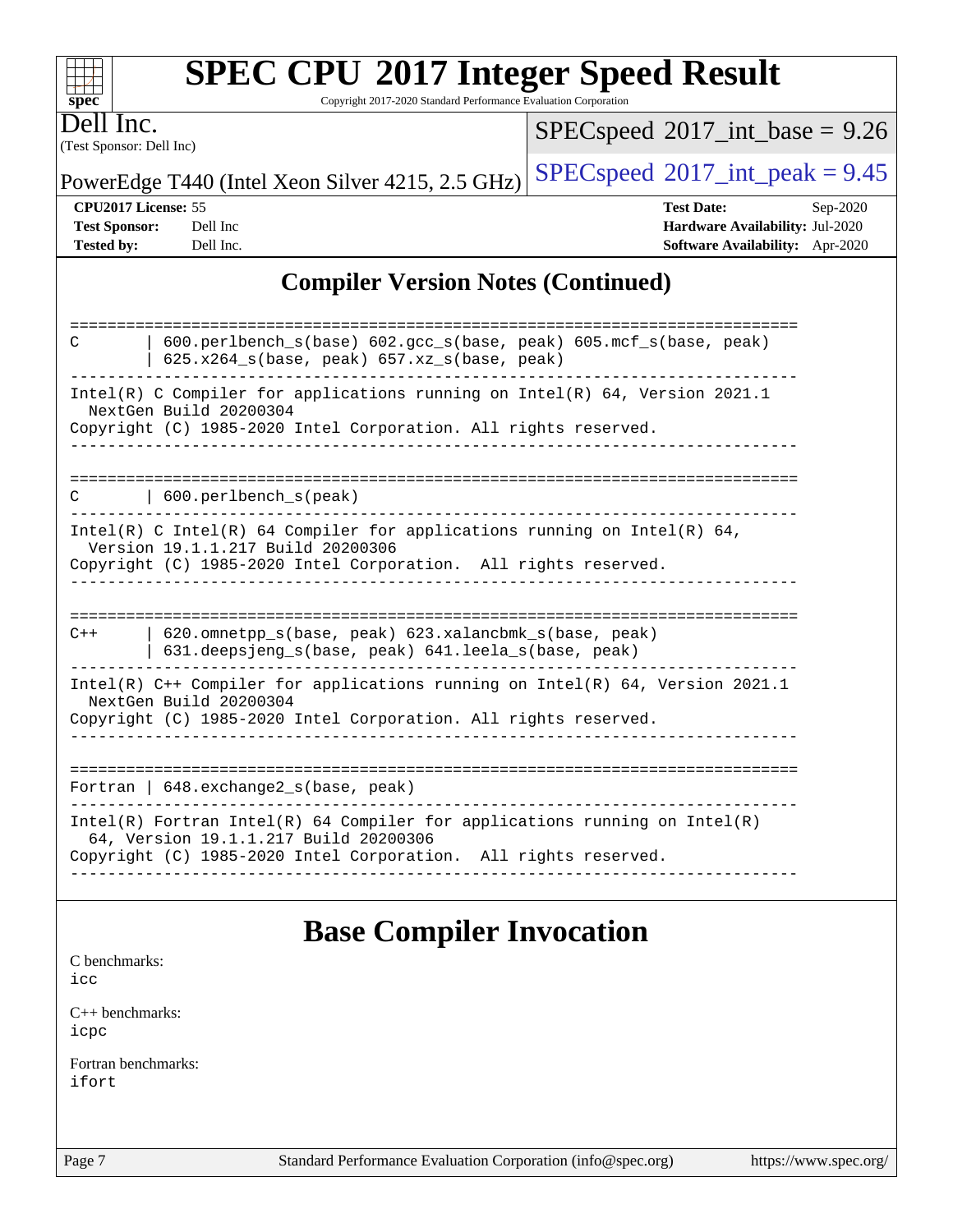### $\pm\pm\tau$ **[spec](http://www.spec.org/)**

# **[SPEC CPU](http://www.spec.org/auto/cpu2017/Docs/result-fields.html#SPECCPU2017IntegerSpeedResult)[2017 Integer Speed Result](http://www.spec.org/auto/cpu2017/Docs/result-fields.html#SPECCPU2017IntegerSpeedResult)**

Copyright 2017-2020 Standard Performance Evaluation Corporation

(Test Sponsor: Dell Inc) Dell Inc.

 $SPECspeed^{\circledcirc}2017\_int\_base = 9.26$  $SPECspeed^{\circledcirc}2017\_int\_base = 9.26$ 

PowerEdge T440 (Intel Xeon Silver 4215, 2.5 GHz)  $\left|$  [SPECspeed](http://www.spec.org/auto/cpu2017/Docs/result-fields.html#SPECspeed2017intpeak)<sup>®</sup>[2017\\_int\\_peak = 9](http://www.spec.org/auto/cpu2017/Docs/result-fields.html#SPECspeed2017intpeak).45

**[CPU2017 License:](http://www.spec.org/auto/cpu2017/Docs/result-fields.html#CPU2017License)** 55 **[Test Date:](http://www.spec.org/auto/cpu2017/Docs/result-fields.html#TestDate)** Sep-2020 **[Test Sponsor:](http://www.spec.org/auto/cpu2017/Docs/result-fields.html#TestSponsor)** Dell Inc **[Hardware Availability:](http://www.spec.org/auto/cpu2017/Docs/result-fields.html#HardwareAvailability)** Jul-2020 **[Tested by:](http://www.spec.org/auto/cpu2017/Docs/result-fields.html#Testedby)** Dell Inc. **[Software Availability:](http://www.spec.org/auto/cpu2017/Docs/result-fields.html#SoftwareAvailability)** Apr-2020

## **[Base Portability Flags](http://www.spec.org/auto/cpu2017/Docs/result-fields.html#BasePortabilityFlags)**

 600.perlbench\_s: [-DSPEC\\_LP64](http://www.spec.org/cpu2017/results/res2020q4/cpu2017-20200928-24066.flags.html#b600.perlbench_s_basePORTABILITY_DSPEC_LP64) [-DSPEC\\_LINUX\\_X64](http://www.spec.org/cpu2017/results/res2020q4/cpu2017-20200928-24066.flags.html#b600.perlbench_s_baseCPORTABILITY_DSPEC_LINUX_X64) 602.gcc\_s: [-DSPEC\\_LP64](http://www.spec.org/cpu2017/results/res2020q4/cpu2017-20200928-24066.flags.html#suite_basePORTABILITY602_gcc_s_DSPEC_LP64) 605.mcf\_s: [-DSPEC\\_LP64](http://www.spec.org/cpu2017/results/res2020q4/cpu2017-20200928-24066.flags.html#suite_basePORTABILITY605_mcf_s_DSPEC_LP64) 620.omnetpp\_s: [-DSPEC\\_LP64](http://www.spec.org/cpu2017/results/res2020q4/cpu2017-20200928-24066.flags.html#suite_basePORTABILITY620_omnetpp_s_DSPEC_LP64) 623.xalancbmk\_s: [-DSPEC\\_LP64](http://www.spec.org/cpu2017/results/res2020q4/cpu2017-20200928-24066.flags.html#suite_basePORTABILITY623_xalancbmk_s_DSPEC_LP64) [-DSPEC\\_LINUX](http://www.spec.org/cpu2017/results/res2020q4/cpu2017-20200928-24066.flags.html#b623.xalancbmk_s_baseCXXPORTABILITY_DSPEC_LINUX) 625.x264\_s: [-DSPEC\\_LP64](http://www.spec.org/cpu2017/results/res2020q4/cpu2017-20200928-24066.flags.html#suite_basePORTABILITY625_x264_s_DSPEC_LP64) 631.deepsjeng\_s: [-DSPEC\\_LP64](http://www.spec.org/cpu2017/results/res2020q4/cpu2017-20200928-24066.flags.html#suite_basePORTABILITY631_deepsjeng_s_DSPEC_LP64) 641.leela\_s: [-DSPEC\\_LP64](http://www.spec.org/cpu2017/results/res2020q4/cpu2017-20200928-24066.flags.html#suite_basePORTABILITY641_leela_s_DSPEC_LP64) 648.exchange2\_s: [-DSPEC\\_LP64](http://www.spec.org/cpu2017/results/res2020q4/cpu2017-20200928-24066.flags.html#suite_basePORTABILITY648_exchange2_s_DSPEC_LP64) 657.xz\_s: [-DSPEC\\_LP64](http://www.spec.org/cpu2017/results/res2020q4/cpu2017-20200928-24066.flags.html#suite_basePORTABILITY657_xz_s_DSPEC_LP64)

## **[Base Optimization Flags](http://www.spec.org/auto/cpu2017/Docs/result-fields.html#BaseOptimizationFlags)**

#### [C benchmarks](http://www.spec.org/auto/cpu2017/Docs/result-fields.html#Cbenchmarks):

```
-m64 -qnextgen -std=c11
-Wl,-plugin-opt=-x86-branches-within-32B-boundaries -Wl,-z,muldefs
-xCORE-AVX512 -O3 -ffast-math -flto -mfpmath=sse -funroll-loops
-fuse-ld=gold -qopt-mem-layout-trans=4 -fopenmp -DSPEC_OPENMP
-L/usr/local/jemalloc64-5.0.1/lib -ljemalloc
```
#### [C++ benchmarks:](http://www.spec.org/auto/cpu2017/Docs/result-fields.html#CXXbenchmarks)

```
-m64 -qnextgen -Wl,-plugin-opt=-x86-branches-within-32B-boundaries
-Wl,-z,muldefs -xCORE-AVX512 -O3 -ffast-math -flto -mfpmath=sse
-funroll-loops -fuse-ld=gold -qopt-mem-layout-trans=4
-L/usr/local/IntelCompiler19/compilers_and_libraries_2020.1.217/linux/compiler/lib/intel64_lin
-lqkmalloc
```
#### [Fortran benchmarks:](http://www.spec.org/auto/cpu2017/Docs/result-fields.html#Fortranbenchmarks)

```
-m64 -Wl,-plugin-opt=-x86-branches-within-32B-boundaries -xCORE-AVX512
-O3 -ipo -no-prec-div -qopt-mem-layout-trans=4
-nostandard-realloc-lhs -align array32byte
-mbranches-within-32B-boundaries
```
## **[Peak Compiler Invocation](http://www.spec.org/auto/cpu2017/Docs/result-fields.html#PeakCompilerInvocation)**

[C benchmarks](http://www.spec.org/auto/cpu2017/Docs/result-fields.html#Cbenchmarks): [icc](http://www.spec.org/cpu2017/results/res2020q4/cpu2017-20200928-24066.flags.html#user_CCpeak_intel_icc_66fc1ee009f7361af1fbd72ca7dcefbb700085f36577c54f309893dd4ec40d12360134090235512931783d35fd58c0460139e722d5067c5574d8eaf2b3e37e92)

[C++ benchmarks:](http://www.spec.org/auto/cpu2017/Docs/result-fields.html#CXXbenchmarks) [icpc](http://www.spec.org/cpu2017/results/res2020q4/cpu2017-20200928-24066.flags.html#user_CXXpeak_intel_icpc_c510b6838c7f56d33e37e94d029a35b4a7bccf4766a728ee175e80a419847e808290a9b78be685c44ab727ea267ec2f070ec5dc83b407c0218cded6866a35d07)

**(Continued on next page)**

Page 8 Standard Performance Evaluation Corporation [\(info@spec.org\)](mailto:info@spec.org) <https://www.spec.org/>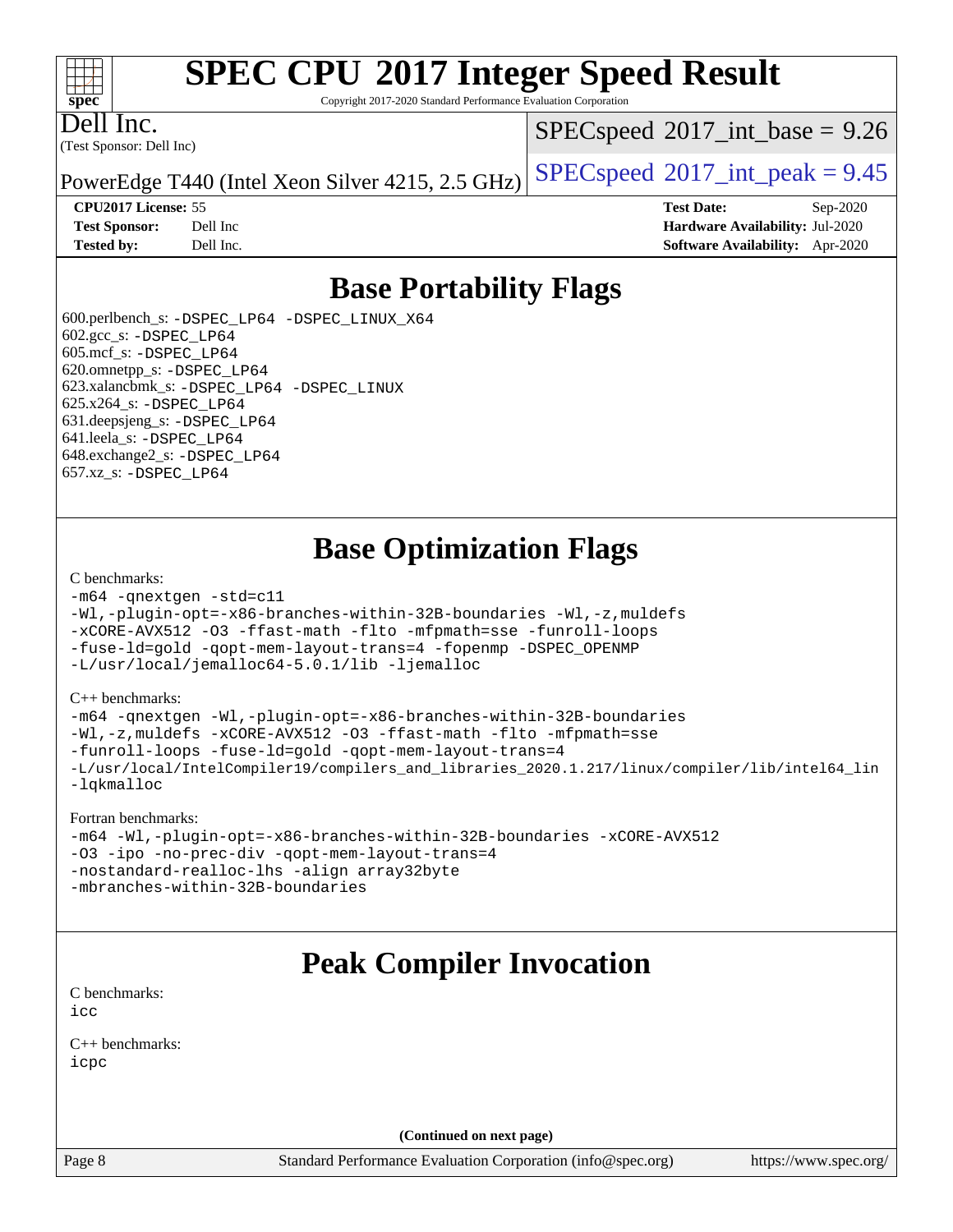Copyright 2017-2020 Standard Performance Evaluation Corporation

Dell Inc.

**[spec](http://www.spec.org/)**

 $+\ +$ 

(Test Sponsor: Dell Inc)

 $SPECspeed^{\circledcirc}2017\_int\_base = 9.26$  $SPECspeed^{\circledcirc}2017\_int\_base = 9.26$ 

PowerEdge T440 (Intel Xeon Silver 4215, 2.5 GHz)  $\left|$  [SPECspeed](http://www.spec.org/auto/cpu2017/Docs/result-fields.html#SPECspeed2017intpeak)<sup>®</sup>[2017\\_int\\_peak = 9](http://www.spec.org/auto/cpu2017/Docs/result-fields.html#SPECspeed2017intpeak).45

**[Tested by:](http://www.spec.org/auto/cpu2017/Docs/result-fields.html#Testedby)** Dell Inc. **[Software Availability:](http://www.spec.org/auto/cpu2017/Docs/result-fields.html#SoftwareAvailability)** Apr-2020

**[CPU2017 License:](http://www.spec.org/auto/cpu2017/Docs/result-fields.html#CPU2017License)** 55 **[Test Date:](http://www.spec.org/auto/cpu2017/Docs/result-fields.html#TestDate)** Sep-2020 **[Test Sponsor:](http://www.spec.org/auto/cpu2017/Docs/result-fields.html#TestSponsor)** Dell Inc **[Hardware Availability:](http://www.spec.org/auto/cpu2017/Docs/result-fields.html#HardwareAvailability)** Jul-2020

## **[Peak Compiler Invocation \(Continued\)](http://www.spec.org/auto/cpu2017/Docs/result-fields.html#PeakCompilerInvocation)**

[Fortran benchmarks](http://www.spec.org/auto/cpu2017/Docs/result-fields.html#Fortranbenchmarks):

[ifort](http://www.spec.org/cpu2017/results/res2020q4/cpu2017-20200928-24066.flags.html#user_FCpeak_intel_ifort_8111460550e3ca792625aed983ce982f94888b8b503583aa7ba2b8303487b4d8a21a13e7191a45c5fd58ff318f48f9492884d4413fa793fd88dd292cad7027ca)

## **[Peak Portability Flags](http://www.spec.org/auto/cpu2017/Docs/result-fields.html#PeakPortabilityFlags)**

 600.perlbench\_s: [-DSPEC\\_LP64](http://www.spec.org/cpu2017/results/res2020q4/cpu2017-20200928-24066.flags.html#b600.perlbench_s_peakPORTABILITY_DSPEC_LP64) [-DSPEC\\_LINUX\\_X64](http://www.spec.org/cpu2017/results/res2020q4/cpu2017-20200928-24066.flags.html#b600.perlbench_s_peakCPORTABILITY_DSPEC_LINUX_X64) 602.gcc\_s: [-DSPEC\\_LP64](http://www.spec.org/cpu2017/results/res2020q4/cpu2017-20200928-24066.flags.html#suite_peakCCLD602_gcc_s_DSPEC_LP64)(\*) [-DSPEC\\_LP64](http://www.spec.org/cpu2017/results/res2020q4/cpu2017-20200928-24066.flags.html#suite_peakPORTABILITY602_gcc_s_DSPEC_LP64) 605.mcf\_s: [-DSPEC\\_LP64](http://www.spec.org/cpu2017/results/res2020q4/cpu2017-20200928-24066.flags.html#suite_peakPORTABILITY605_mcf_s_DSPEC_LP64) 620.omnetpp\_s: [-DSPEC\\_LP64](http://www.spec.org/cpu2017/results/res2020q4/cpu2017-20200928-24066.flags.html#suite_peakPORTABILITY620_omnetpp_s_DSPEC_LP64) 623.xalancbmk\_s: [-DSPEC\\_LP64](http://www.spec.org/cpu2017/results/res2020q4/cpu2017-20200928-24066.flags.html#suite_peakPORTABILITY623_xalancbmk_s_DSPEC_LP64) [-DSPEC\\_LINUX](http://www.spec.org/cpu2017/results/res2020q4/cpu2017-20200928-24066.flags.html#b623.xalancbmk_s_peakCXXPORTABILITY_DSPEC_LINUX) 625.x264\_s: [-DSPEC\\_LP64](http://www.spec.org/cpu2017/results/res2020q4/cpu2017-20200928-24066.flags.html#suite_peakPORTABILITY625_x264_s_DSPEC_LP64) 631.deepsjeng\_s: [-DSPEC\\_LP64](http://www.spec.org/cpu2017/results/res2020q4/cpu2017-20200928-24066.flags.html#suite_peakPORTABILITY631_deepsjeng_s_DSPEC_LP64) 641.leela\_s: [-DSPEC\\_LP64](http://www.spec.org/cpu2017/results/res2020q4/cpu2017-20200928-24066.flags.html#suite_peakPORTABILITY641_leela_s_DSPEC_LP64) 648.exchange2\_s: [-DSPEC\\_LP64](http://www.spec.org/cpu2017/results/res2020q4/cpu2017-20200928-24066.flags.html#suite_peakPORTABILITY648_exchange2_s_DSPEC_LP64) 657.xz\_s: [-DSPEC\\_LP64](http://www.spec.org/cpu2017/results/res2020q4/cpu2017-20200928-24066.flags.html#suite_peakPORTABILITY657_xz_s_DSPEC_LP64)

(\*) Indicates a portability flag that was found in a non-portability variable.

## **[Peak Optimization Flags](http://www.spec.org/auto/cpu2017/Docs/result-fields.html#PeakOptimizationFlags)**

[C benchmarks](http://www.spec.org/auto/cpu2017/Docs/result-fields.html#Cbenchmarks):

```
 600.perlbench_s: -Wl,-z,muldefs -prof-gen(pass 1) -prof-use(pass 2)
-xCORE-AVX512 -ipo -O3 -no-prec-div
-qopt-mem-layout-trans=4 -fno-strict-overflow
-mbranches-within-32B-boundaries
-L/usr/local/jemalloc64-5.0.1/lib -ljemalloc
```
 602.gcc\_s: [-m64](http://www.spec.org/cpu2017/results/res2020q4/cpu2017-20200928-24066.flags.html#user_peakCCLD602_gcc_s_m64-icc) [-qnextgen](http://www.spec.org/cpu2017/results/res2020q4/cpu2017-20200928-24066.flags.html#user_peakCCLD602_gcc_s_f-qnextgen) [-std=c11](http://www.spec.org/cpu2017/results/res2020q4/cpu2017-20200928-24066.flags.html#user_peakCCLD602_gcc_s_std-icc-std_0e1c27790398a4642dfca32ffe6c27b5796f9c2d2676156f2e42c9c44eaad0c049b1cdb667a270c34d979996257aeb8fc440bfb01818dbc9357bd9d174cb8524) [-fuse-ld=gold](http://www.spec.org/cpu2017/results/res2020q4/cpu2017-20200928-24066.flags.html#user_peakCCLD602_gcc_s_f-fuse-ld_920b3586e2b8c6e0748b9c84fa9b744736ba725a32cab14ad8f3d4ad28eecb2f59d1144823d2e17006539a88734fe1fc08fc3035f7676166309105a78aaabc32) [-Wl,-plugin-opt=-x86-branches-within-32B-boundaries](http://www.spec.org/cpu2017/results/res2020q4/cpu2017-20200928-24066.flags.html#user_peakLDFLAGS602_gcc_s_f-x86-branches-within-32B-boundaries_0098b4e4317ae60947b7b728078a624952a08ac37a3c797dfb4ffeb399e0c61a9dd0f2f44ce917e9361fb9076ccb15e7824594512dd315205382d84209e912f3) [-Wl,-z,muldefs](http://www.spec.org/cpu2017/results/res2020q4/cpu2017-20200928-24066.flags.html#user_peakEXTRA_LDFLAGS602_gcc_s_link_force_multiple1_b4cbdb97b34bdee9ceefcfe54f4c8ea74255f0b02a4b23e853cdb0e18eb4525ac79b5a88067c842dd0ee6996c24547a27a4b99331201badda8798ef8a743f577) [-fprofile-generate](http://www.spec.org/cpu2017/results/res2020q4/cpu2017-20200928-24066.flags.html#user_peakPASS1_CFLAGSPASS1_LDFLAGS602_gcc_s_fprofile-generate)(pass 1) [-fprofile-use=default.profdata](http://www.spec.org/cpu2017/results/res2020q4/cpu2017-20200928-24066.flags.html#user_peakPASS2_CFLAGSPASS2_LDFLAGS602_gcc_s_fprofile-use_56aeee182b92ec249f9670f17c9b8e7d83fe2d25538e35a2cf64c434b579a2235a8b8fc66ef5678d24461366bbab9d486c870d8a72905233fc08e43eefe3cd80)(pass 2) [-xCORE-AVX512](http://www.spec.org/cpu2017/results/res2020q4/cpu2017-20200928-24066.flags.html#user_peakCOPTIMIZEPASS1_CFLAGSPASS1_LDFLAGS602_gcc_s_f-xCORE-AVX512) [-flto](http://www.spec.org/cpu2017/results/res2020q4/cpu2017-20200928-24066.flags.html#user_peakCOPTIMIZEPASS1_CFLAGSPASS1_LDFLAGS602_gcc_s_f-flto) [-Ofast](http://www.spec.org/cpu2017/results/res2020q4/cpu2017-20200928-24066.flags.html#user_peakPASS1_CFLAGSPASS1_LDFLAGS602_gcc_s_f-Ofast)(pass 1) [-O3](http://www.spec.org/cpu2017/results/res2020q4/cpu2017-20200928-24066.flags.html#user_peakCOPTIMIZE602_gcc_s_f-O3) [-ffast-math](http://www.spec.org/cpu2017/results/res2020q4/cpu2017-20200928-24066.flags.html#user_peakCOPTIMIZE602_gcc_s_f-ffast-math) [-qopt-mem-layout-trans=4](http://www.spec.org/cpu2017/results/res2020q4/cpu2017-20200928-24066.flags.html#user_peakCOPTIMIZE602_gcc_s_f-qopt-mem-layout-trans_fa39e755916c150a61361b7846f310bcdf6f04e385ef281cadf3647acec3f0ae266d1a1d22d972a7087a248fd4e6ca390a3634700869573d231a252c784941a8) [-L/usr/local/jemalloc64-5.0.1/lib](http://www.spec.org/cpu2017/results/res2020q4/cpu2017-20200928-24066.flags.html#user_peakEXTRA_LIBS602_gcc_s_jemalloc_link_path64_1_cc289568b1a6c0fd3b62c91b824c27fcb5af5e8098e6ad028160d21144ef1b8aef3170d2acf0bee98a8da324cfe4f67d0a3d0c4cc4673d993d694dc2a0df248b) [-ljemalloc](http://www.spec.org/cpu2017/results/res2020q4/cpu2017-20200928-24066.flags.html#user_peakEXTRA_LIBS602_gcc_s_jemalloc_link_lib_d1249b907c500fa1c0672f44f562e3d0f79738ae9e3c4a9c376d49f265a04b9c99b167ecedbf6711b3085be911c67ff61f150a17b3472be731631ba4d0471706)

 $605.\text{mcf}\text{ s}:$  basepeak = yes

```
 625.x264_s: -m64 -qnextgen -std=c11
-Wl,-plugin-opt=-x86-branches-within-32B-boundaries
-Wl,-z,muldefs -xCORE-AVX512 -flto -O3 -ffast-math
-fuse-ld=gold -qopt-mem-layout-trans=4 -fno-alias
-L/usr/local/jemalloc64-5.0.1/lib -ljemalloc
```
**(Continued on next page)**